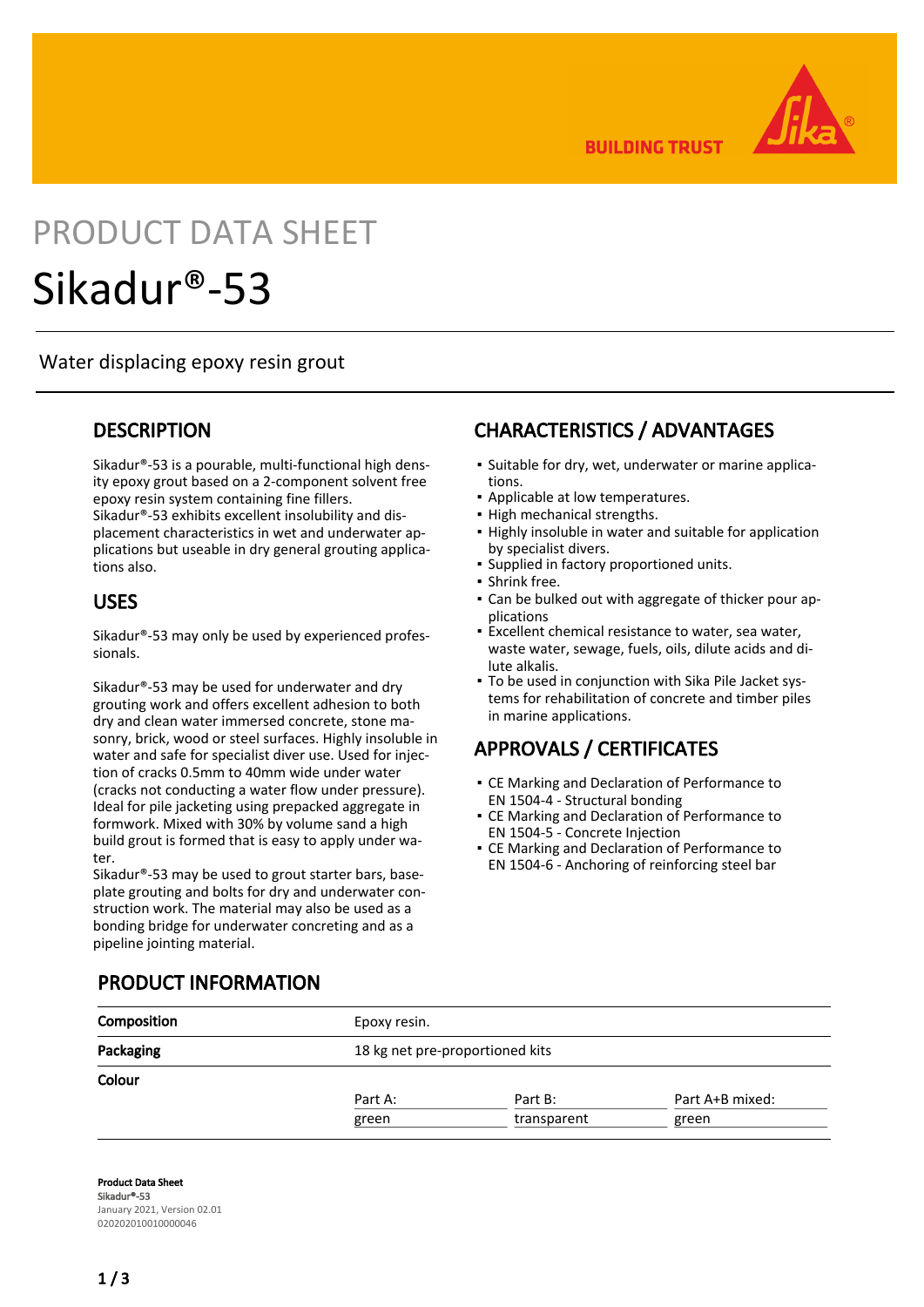| <b>Shelf life</b>         | 36 months from date of production.                                                               |
|---------------------------|--------------------------------------------------------------------------------------------------|
| <b>Storage conditions</b> | Dry storage at temperatures from +5°C up to +35°C. Protect from direct<br>sunlight and humidity. |
| <b>Density</b>            | $\approx$ 2.0 kg/litre                                                                           |
| <b>Viscosity</b>          | 2,500 to 3,000 mPa.s approx. $(+23°C)$<br>Note: $1$ mPa.s = $1$ centipoise (cps)                 |

#### TECHNICAL INFORMATION

| <b>Shore D Hardness</b>              | $\approx$ 81 @ 10 days - 20 $\circ$ C                                                                     |                                     |              |  |
|--------------------------------------|-----------------------------------------------------------------------------------------------------------|-------------------------------------|--------------|--|
| Compressive strength                 | 1 day                                                                                                     | $\sim$ 53 MPa                       | (AS 1478.2)  |  |
|                                      | 2 days                                                                                                    | $\approx$ 61 MPa                    |              |  |
|                                      | 7 days                                                                                                    | $\approx$ 88 MPa                    |              |  |
|                                      | 14 days                                                                                                   | $\approx$ 92 MPa                    |              |  |
|                                      |                                                                                                           | 50mm x 50mm cubes @ 23°C / 50% r.h. |              |  |
| Modulus of elasticity in compression | $~^{\circ}$ 6,300 MPa                                                                                     |                                     | (EN 13412)   |  |
| Tensile strength in flexure          | $\approx$ 35 MPa @ 14 days                                                                                |                                     | (ASTM C348)  |  |
| Modulus of elasticity in flexure     | $\approx$ 3,300 MPa                                                                                       |                                     | (EN 53452)   |  |
| Tensile strength                     | $\approx$ 26 MPa @ 14 days                                                                                |                                     | (DIN 53455)  |  |
|                                      | Product cured and tested at 20 $\circ$ C; grouted and cured under water                                   |                                     |              |  |
| Modulus of elasticity in tension     | $~^{\sim}$ 4,100 MPa                                                                                      |                                     | (ISO 527)    |  |
| Tensile strain at break              | $^{\sim}$ 0.6 %                                                                                           |                                     | (ISO 527)    |  |
| Tensile adhesion strength            | Steel:<br>$\sim$ 10 to 13 MPa (cohesive failure of epoxy)<br>Concrete: ~ 2.5 - 3.5 MPa (concrete failure) |                                     | (EN 1542)    |  |
| Shrinkage                            | Hardens without shrinkage.                                                                                |                                     |              |  |
| Coefficient of thermal expansion     | ~ 7.5 × 10 <sup>-5</sup> 1/K (Temp. range -20 °C – +60 °C)                                                |                                     | (EN 1770)    |  |
| Heat deflection temperature          | $\sim$ 44° C                                                                                              |                                     | (ASTM D-648) |  |
| ADDLICATION INFORMATION              |                                                                                                           |                                     |              |  |

#### APPLICATION INFORMATION

| Layer thickness         | 0.50 mm min / 40 mm max.                                                                                                                                                                                                  |  |
|-------------------------|---------------------------------------------------------------------------------------------------------------------------------------------------------------------------------------------------------------------------|--|
| Ambient air temperature | $+5^{\circ}$ C min. / $+35^{\circ}$ C max.                                                                                                                                                                                |  |
| Substrate temperature   | $+5^{\circ}$ C min. / $+35^{\circ}$ C max.                                                                                                                                                                                |  |
| Pot Life                | 50 minutes approx. @ 20°C for 1.8 kg mix<br>35 minutes approx. @ 20°C for 18 kg mix<br>(The temperature at which the Sikadur-53 is stored during the 24 hours<br>before it is mixed will govern it's potlife when mixed). |  |
| <b>Curing time</b>      | 24 hours @ 20 °C                                                                                                                                                                                                          |  |

#### BASIS OF PRODUCT DATA

All technical data stated in this Product Data Sheet are based on laboratory tests. Actual measured data may vary due to circumstances beyond our control.

#### IMPORTANT CONSIDERATIONS

- Do not part mix kits.
- Only mix as much material as can be applied within the stated potlife.
- Do not dilute the product with solvent as this will af-▪ fect both the cure and in-service performance of the product.
- Minimum thickness 0.5mm, maximum thickness

Product Data Sheet Sikadur®-53 January 2021, Version 02.01 020202010010000046



 $2/3$ 

**BUILDING TRUST**